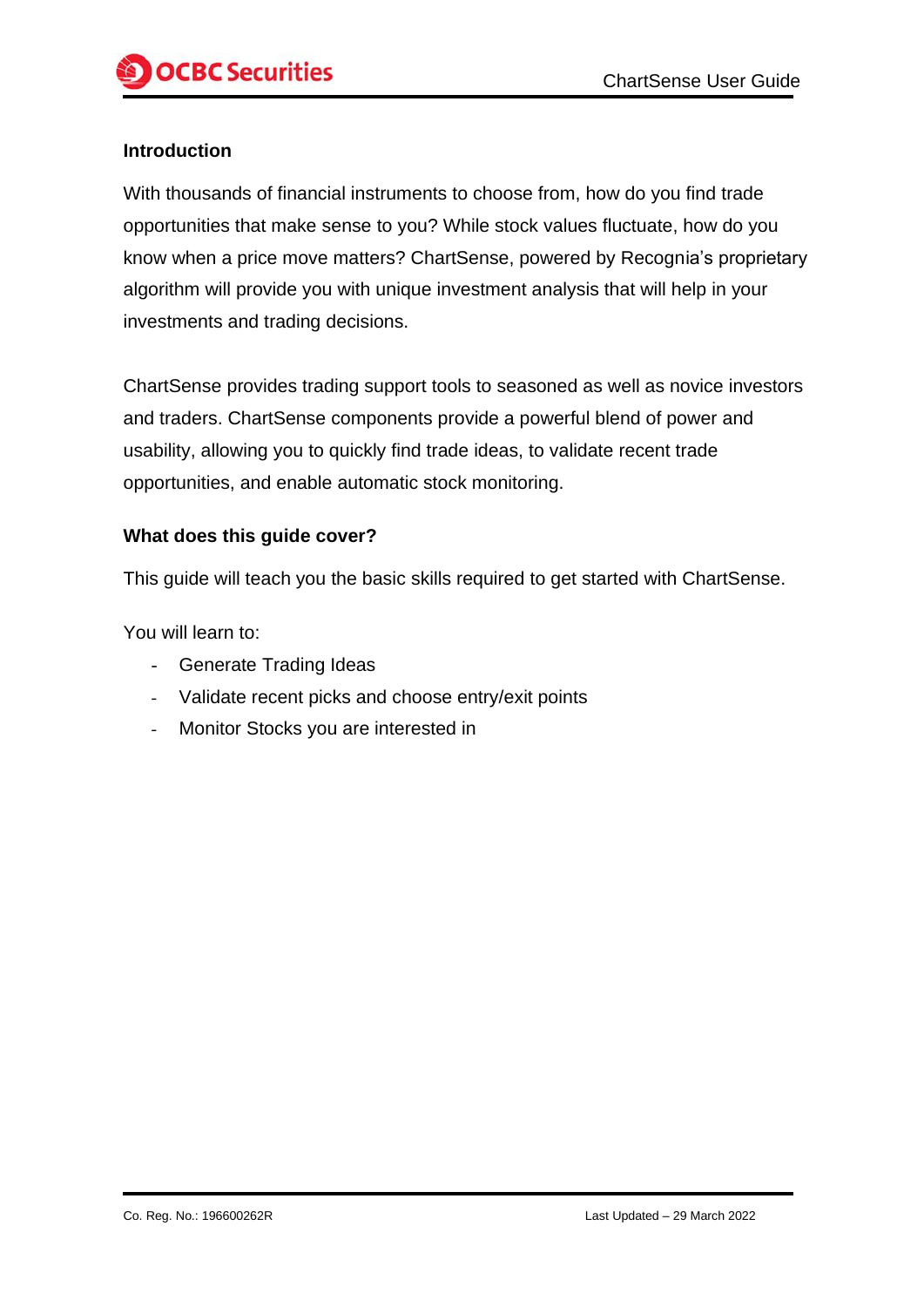### **Finding Trade Ideas**

Discovering trade ideas with ChartSense is fast, easy, and requires only a few simple steps. You'll be on your way to uncovering a universe of trade ideas based on your own investment or trading preferences in minutes.

To view detailed information on ChartSense:

Click on **"More"** at the top of menu and select **"ChartSense"**.

| <b>OCBC</b> Securities |                                      |                               | <b>Q</b> Search for listed instruments |                                                 |                                          |                                                                           |              |          |  |
|------------------------|--------------------------------------|-------------------------------|----------------------------------------|-------------------------------------------------|------------------------------------------|---------------------------------------------------------------------------|--------------|----------|--|
|                        | <b>Markets</b>                       | Watchlists                    | <b>Orders</b>                          | Portfolio                                       | <b>Payments &amp; Ledger</b>             | More $\sim$                                                               |              | G        |  |
|                        | <b>Current Orders</b>                | <b>Filled Order Summation</b> | Insights & Alerts<br><b>Alerts</b>     | Tools & Help<br>Calculator                      | e-Statements<br><b>View e-statements</b> | <b>Settings</b><br><b>Account details</b>                                 |              |          |  |
|                        | All                                  | Active                        | <b>News</b><br>Research                | User guide<br><b>Frequently asked questions</b> |                                          | Manage e-statements Personal details & forms<br><b>Online preferences</b> |              |          |  |
|                        | Stock $\triangleq$<br>Code<br>Market | <b>Action</b>                 | StockReports+<br>ChartSense            | <b>Download iOCBC Pro</b>                       |                                          |                                                                           | Order Date = | Withdraw |  |

A pop-up window will appear, and you may view what other traders are looking at by loading the "Most Viewed Bullish", "Most Popular", "Trending Now", or "Most Viewed Bearish".

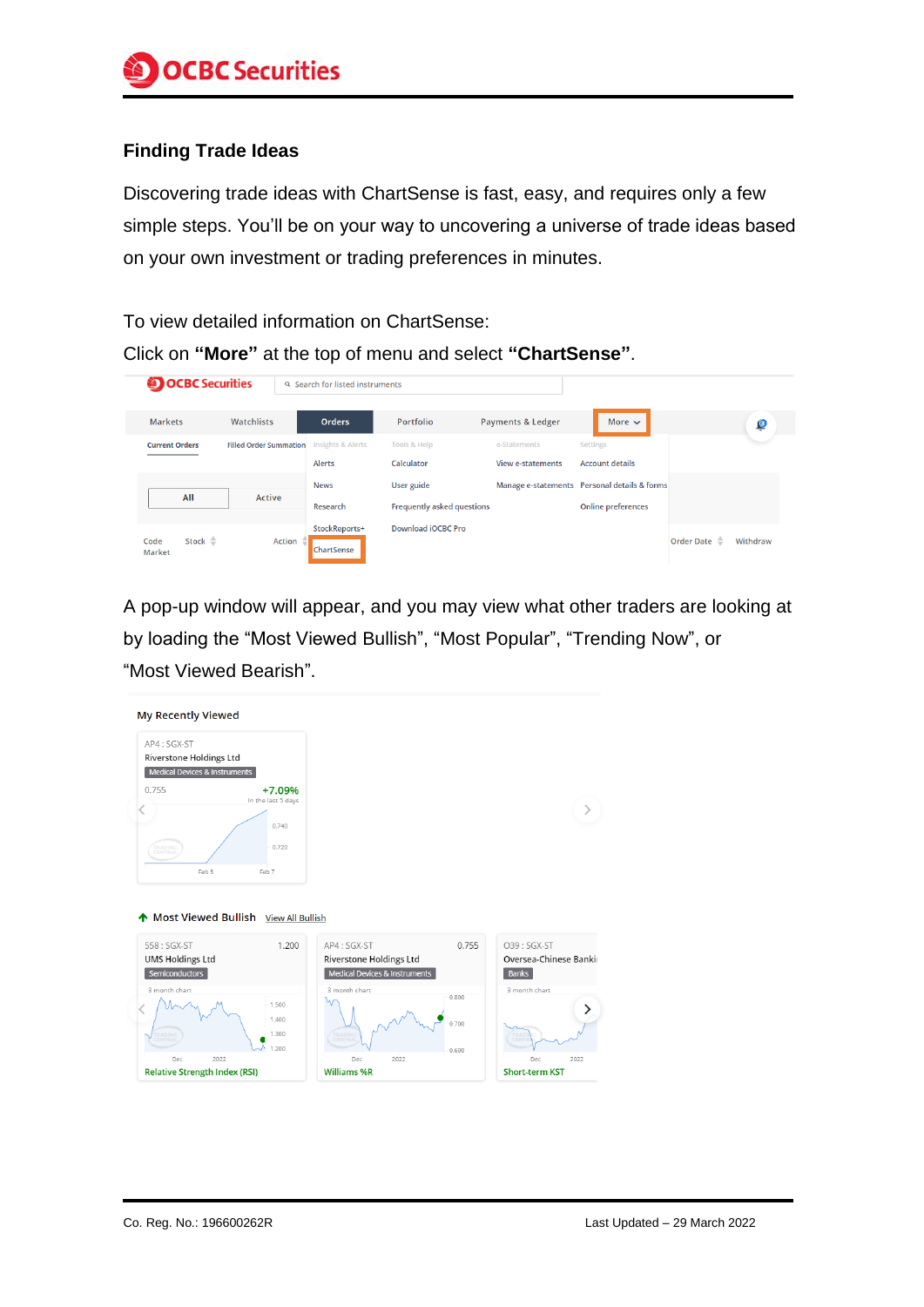

#### **Most Popular**





#### **Trending Now**





#### Most Viewed Bearish View All Bearish





 $\rightarrow$ 

 $\rightarrow$ 

Feb 3

 $Feb 3$ 

EVS: SGX-ST

0.915

NikkoAM-STC CN EV S\$

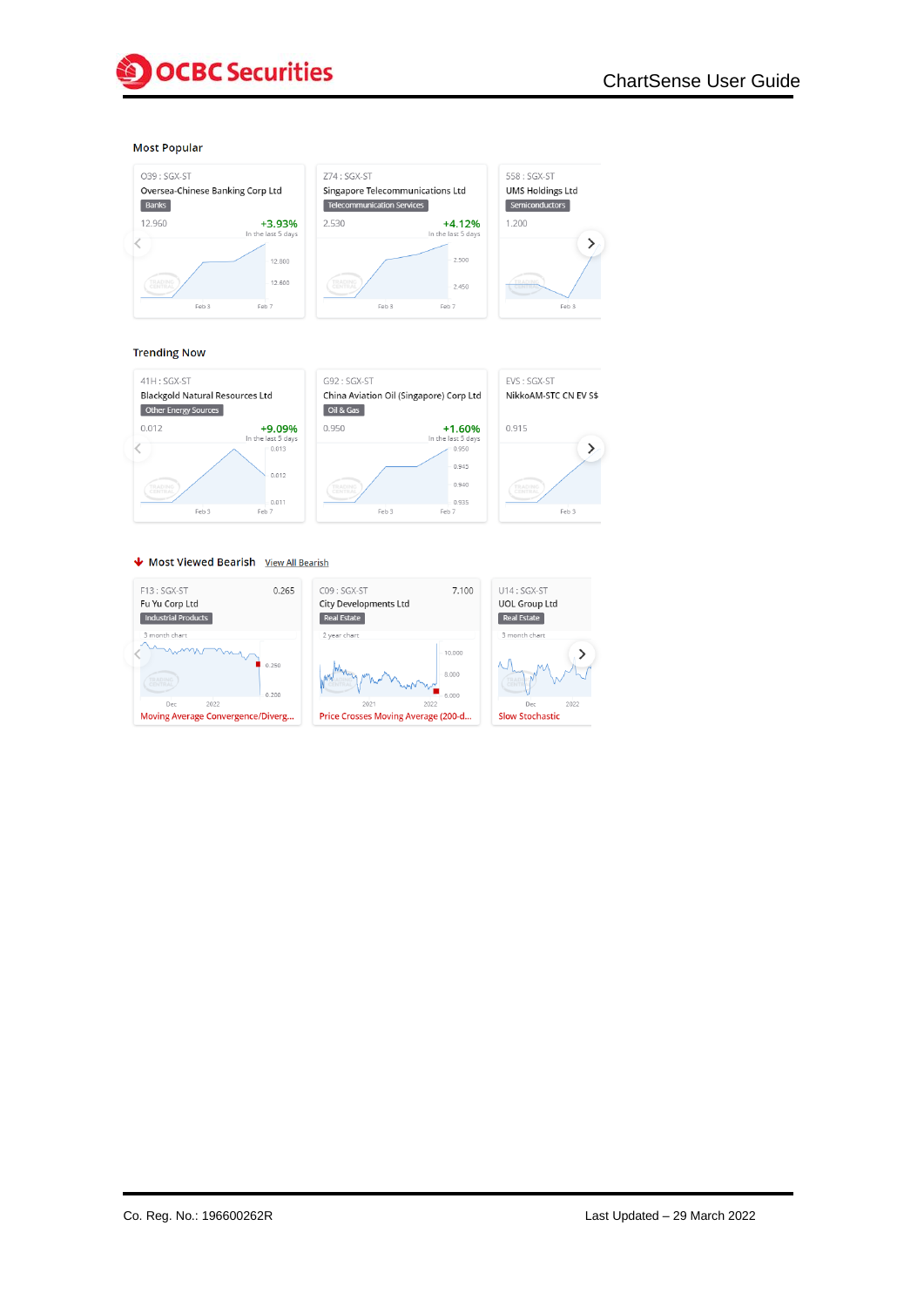# **Validating Stocks of Interest and Choosing Entry/Exit Points**

Before you make a trade, use ChartSense for an impartial perspective on where the price of your instrument may be headed.

Simply type any ticker symbol or name into the search bar on the main page, and you will get instant insights about which technical events are currently active, as well as support and resistance levels.

| <b>Technical Insight</b> " |                          |               |                              | Alert Center | $\bigstar$ Watchlists | $\blacksquare$ Education |  |
|----------------------------|--------------------------|---------------|------------------------------|--------------|-----------------------|--------------------------|--|
|                            |                          |               | Insightful pricing analytics |              |                       |                          |  |
| Enter Symbol or Name       |                          |               |                              |              |                       |                          |  |
|                            | Explore these categories |               |                              |              |                       |                          |  |
|                            |                          |               | mu                           |              | フレイム                  |                          |  |
|                            |                          | Stocks & ETFs | Index                        | Watchlists   |                       |                          |  |

If you want to explore a specific asset class, you may click on the "Stocks & ETFs"/ "Index" icon under the search bar and filter the bullish and bearish technical events based on the Market Capitalization, TC Quantamental Rating, Price & Volume, Technical Event and Possible Price Move.

# **Technical Event**

After selecting the specific stock, you can use the interactive charts to explore the active bullish and bearish technical events. There are 4 tabs above the chart that provide:

- Summary view
- Short-Term (outlook for the next 2 to 6 weeks)
- Intermediate-Term (outlook for the next 6 weeks to 9 months)
- Long-Term (outlook for more than 9 months)

The main price chart summarizes the Technical Event opportunities that have occurred for the specified instrument. A Technical Event is a significant price situation based on the principles of technical analysis. These events provide an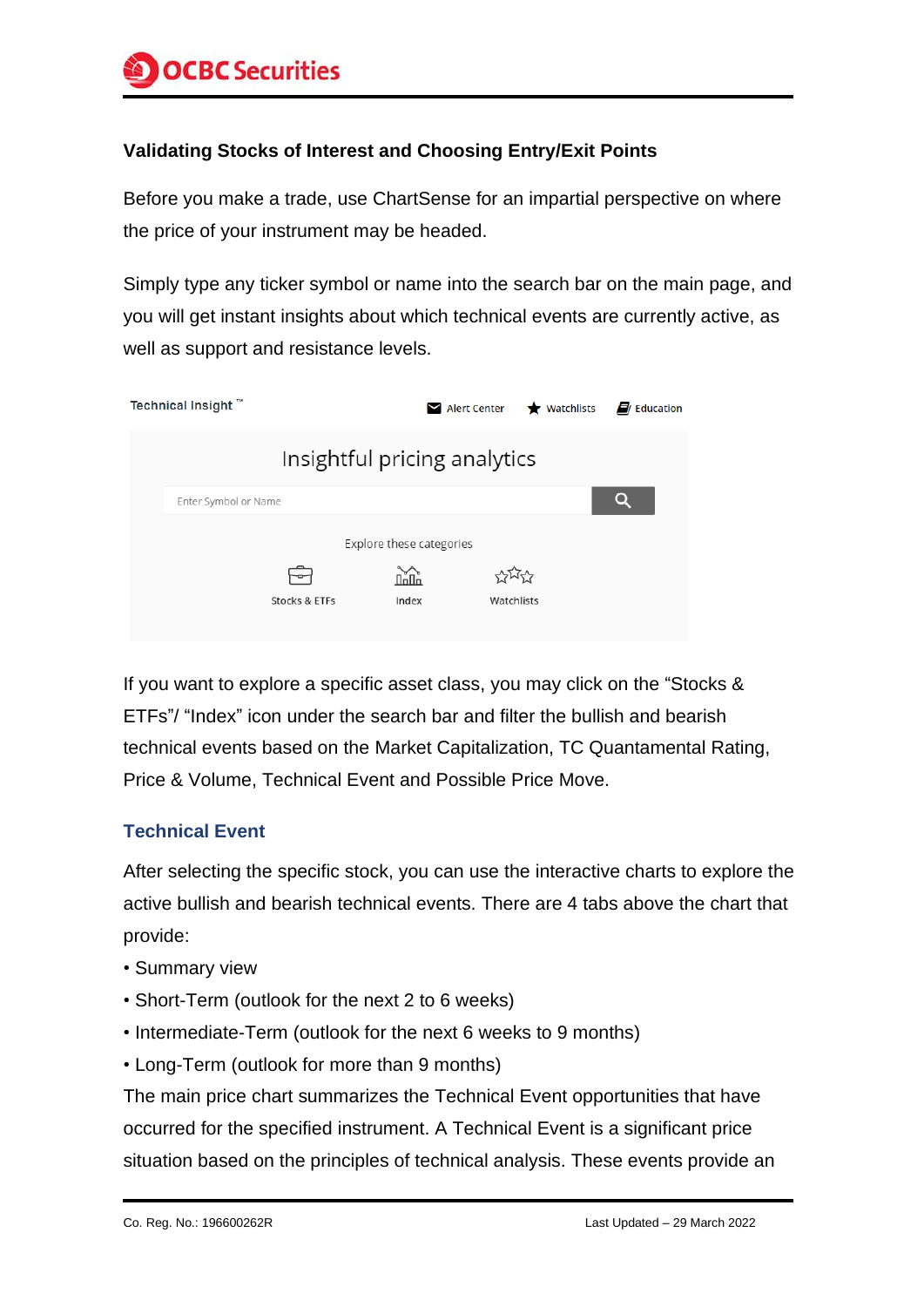

indication of a bullish or bearish price situation. The dates of the bullish and bearish events are marked on the price chart using green and red markers. There are many types of Technical Event opportunities - each with their own implication - therefore it is possible to see both bullish and bearish events occurring at the same time. Generally, the predominant color gives you an indication of whether the outlook for the instrument is predominantly bullish or bearish.



You can recall past events by clicking "View Historical Events".

At the bottom of the chart, you will find the "Support & Resistance" lines and the recommended "Trailing Stop" points for both long and short positions. These can both be used to pick entry and exit points.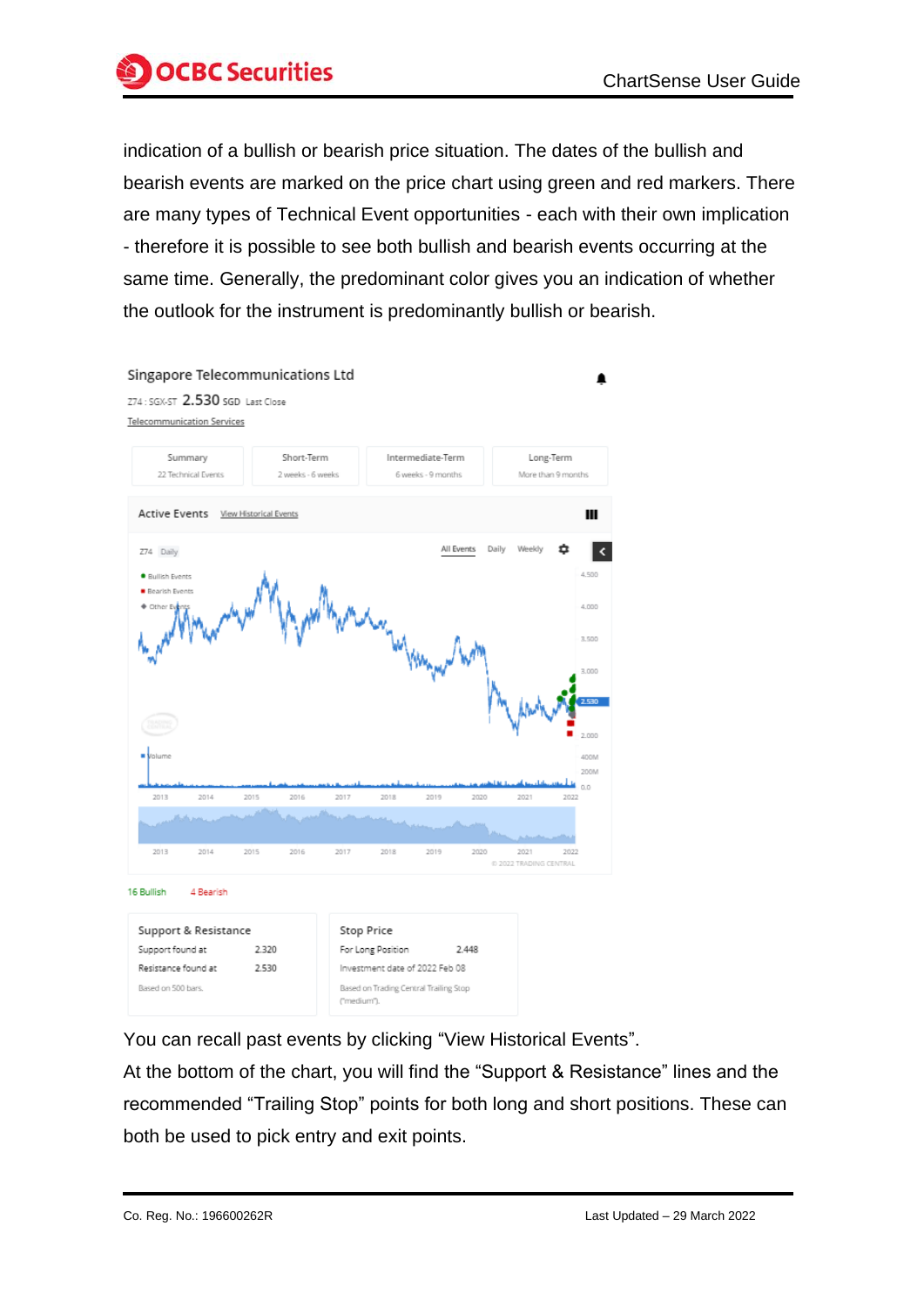

### **Setting Alerts**

After looking up for a specific ticker in Technical Insight, click on the alert bell icon to set alerts.

| Singapore Telecommunications Ltd                                       |                                 |                                         |                                 |  |  |  |  |  |
|------------------------------------------------------------------------|---------------------------------|-----------------------------------------|---------------------------------|--|--|--|--|--|
| 274 : SGX-ST 2.530 SGD Last Close<br><b>Telecommunication Services</b> |                                 |                                         |                                 |  |  |  |  |  |
| Summary<br>22 Technical Events                                         | Short-Term<br>2 weeks - 6 weeks | Intermediate-Term<br>6 weeks - 9 months | Long-Term<br>More than 9 months |  |  |  |  |  |

You may select the type of alerts (Technical Event Opportunities / Price Alert) you are interested.

| Alert                                |  |
|--------------------------------------|--|
| Select alert type                    |  |
| <b>Technical Event Opportunities</b> |  |
| <b>Price Alert</b>                   |  |

Alerts are system-generated emails that notify you when events of significance occur. These may be new opportunities found by scanning the Technical Event results across a market, new Technical Event trading opportunities for one or more securities, or a price crossing a significant threshold, such as a support/resistance line or a trailing stop level.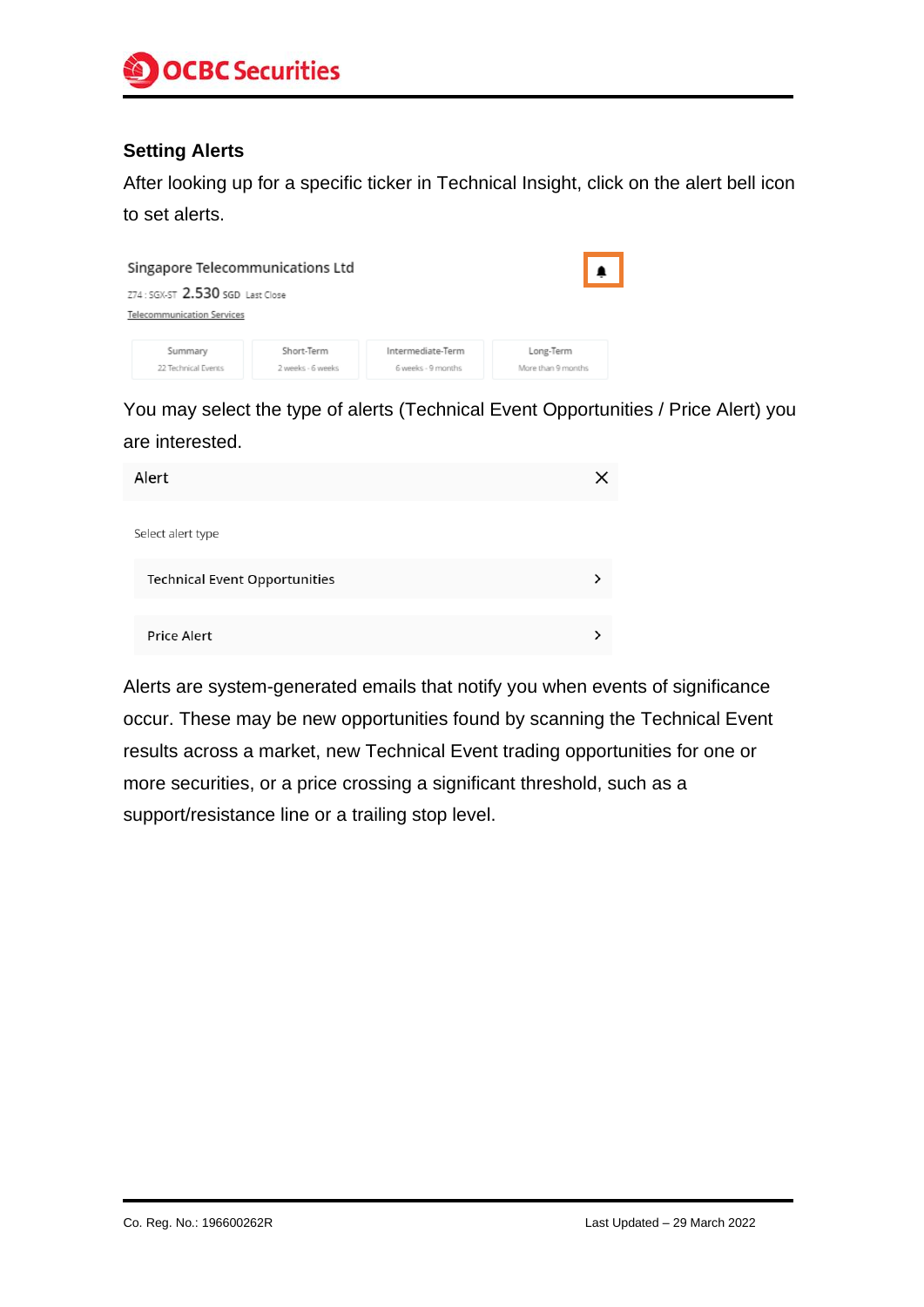

# **Monitoring Stocks**

ChartSense powered by Recognia has automated the monitoring and surveillance for you and conveniently notifies you when events of significance happen to your instruments.

#### **Use Followed Instruments**

On the main page,click on the **"Watchlists"** tab to create a Watchlist of your own.



Simply type a ticker symbol or name you want to monitor, and you can view the Last Price and Technical Insight.

| Company Name                                                                                 | <b>Last Price</b>                       | <b>Technical Insight</b>                                             | Clear All                                                                                |
|----------------------------------------------------------------------------------------------|-----------------------------------------|----------------------------------------------------------------------|------------------------------------------------------------------------------------------|
| $Z74:SGX-ST$ Added!<br><b>Singapore Telecommunications Ltd</b><br>Telecommunication Services | 2.520<br>$-0.40%$<br>In the last 5 days | Support / Resistance<br>Short-Term<br>Intermediate-Term<br>Long-Term | 侕<br>2.320 / 2.530<br>0 bullish 5 bearish.<br>0 bullish 1 bearish<br>1 bullish 0 bearish |